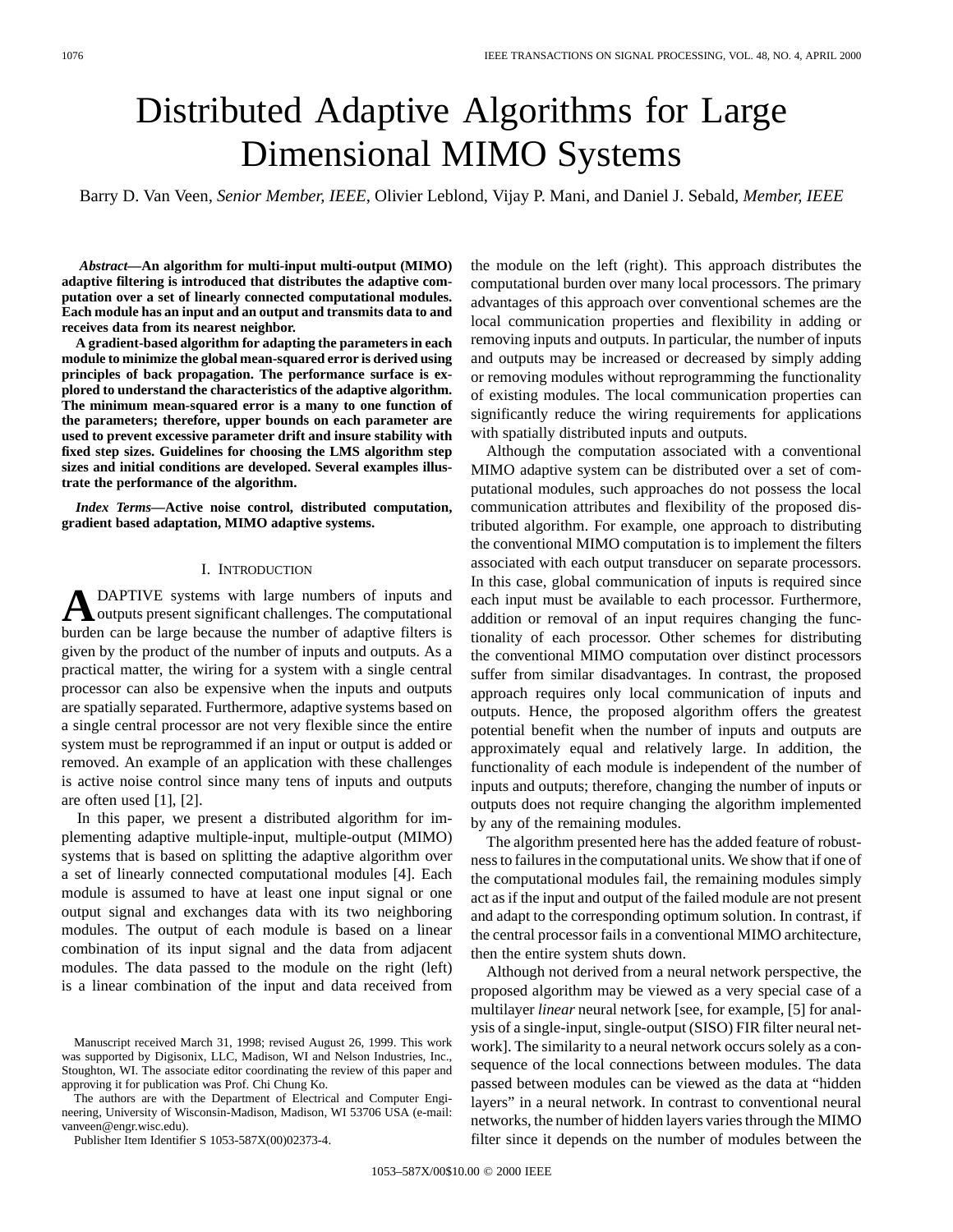input and output transducers. For example, there is no hidden layer between an input and output associated with any given module since the input and output are related through a conventional FIR filter. If, however, a given input and output are separated by three modules, then the data passed between modules can be associated with hidden layers; therefore, there are three hidden layers between this input and output. Although this special structure could, in principle, be obtained by appropriately pruning a general neural network, it is more intuitive to view it as an implementation of a MIMO filter with local communication constraints. We are not aware of any neural networks with this special structure.

A backpropagation approach is used to derive an LMS adaptive algorithm for adjusting the parameters of each module. Although global distribution of error signals is required, all backpropagated error variables required by the adaptive algorithm share the local communication properties of the filtering process. An analysis of the mean-squared error performance surface is given to develop guidelines for selecting initial conditions and the step sizes associated with each parameter. This analysis differs from that in [5] since [5] considers a simplified network with no interconnections between the hidden layers associated with different samples of the input time series. The distributed algorithm presented here cannot be implemented in this manner.

The paper is organized as follows. Section II defines the function of each module and expresses the MIMO impulse response in terms of the parameters associated with each module. An LMS-based adaptive algorithm for adjusting the parameters in each module is then presented in Section III. The characteristics of the mean-squared error performance surface are explored in Section IV, where guidelines for selecting the initial conditions and step sizes associated with each parameter are given. In Section V, we present simulations that illustrate the performance characteristics of the algorithm. The paper concludes with a summary. Although the results presented in this paper were motivated from the context of an adaptive noise control application, they are broadly applicable to general adaptive control or filtering problems.

#### II. MODULAR IMPLEMENTATION FOR MIMO SYSTEMS

Consider a J input,  $L$  output MIMO system consisting of M tap FIR filters. Let  $u_i(n)$  denote the input from the jth channel and  $y_l(n)$  represent the output of the lth channel. Define  $\mathbf{u}_i(n) = [u_i(n) \ u_i(n-1) \cdots u_i(n-M+1)]^T$  as a column vector of present and past inputs so that the  $l$ th output is expressed as

$$
y_l(n) = \sum_{j=1}^{J} \mathbf{h}_{j,l}^T \mathbf{u}_j(n), \qquad l = 1, 2, \cdots, L \tag{1}
$$

where  $\mathbf{h}_{i,l}$  is a vector representing the impulse response from input j to output l. Equation (1) is rewritten in matrix form as

$$
\begin{bmatrix} y_1(n) \\ y_2(n) \\ \vdots \\ y_L(n) \end{bmatrix} = \mathbf{H}^T \begin{bmatrix} \mathbf{u}_1(n) \\ \mathbf{u}_2(n) \\ \vdots \\ \mathbf{u}_J(n) \end{bmatrix}
$$
 (2)



Fig. 1. Block diagram of the distributed architecture depicting one input signal per node. If  $L > J$ , then at least one node has more than one output. If  $L < J$ , then at least one node has no output, and if  $L = J$ , then every node has one output.



Fig. 2. Signal flow graph for the *l*th node.

where

$$
\mathbf{H} = \begin{bmatrix} \mathbf{h}_{1,1} & \mathbf{h}_{1,2} & \cdots & \mathbf{h}_{1,L} \\ \mathbf{h}_{2,1} & \mathbf{h}_{2,2} & \cdots & \mathbf{h}_{2,L} \\ \vdots & & & \vdots \\ \mathbf{h}_{J,1} & \mathbf{h}_{J,2} & \cdots & \mathbf{h}_{J,L} \end{bmatrix} .
$$
 (3)

Lowercase and uppercase boldface symbols represent vector and matrix quantities, respectively.

The modular implementation depicted in Fig. 1 assumes that each module or node has one input and that the modules are connected in a linear fashion. It is straightforward to extend the results to modules with no inputs and to topologies other than linear connections of modules. As illustrated in Fig. 2, the output for the  $l$ th node is defined by

$$
y_l(n) = \mathbf{w}_{l,l}^T \mathbf{u}_l(n) + \mathbf{w}_{l-1,l}^T \mathbf{s}_{l-1,l}(n) + \mathbf{w}_{l+1,l}^T \mathbf{s}_{l+1,l}(n)
$$
 (4)

where  $\mathbf{w}_{l,l}$ ,  $\mathbf{w}_{l-1,l}$ , and  $\mathbf{w}_{l+1,l}$  are weight vectors, and  $s_{l-1, l}(n)$  and  $s_{l+1, l}(n)$  denote the P-dimensional data vector communicated to node l from nodes  $l-1$  and  $l+1$ , respectively. That is, the output of each node is a linear combination of the input and the data received from adjacent nodes. Note that we have suppressed the time dependence of the weight vectors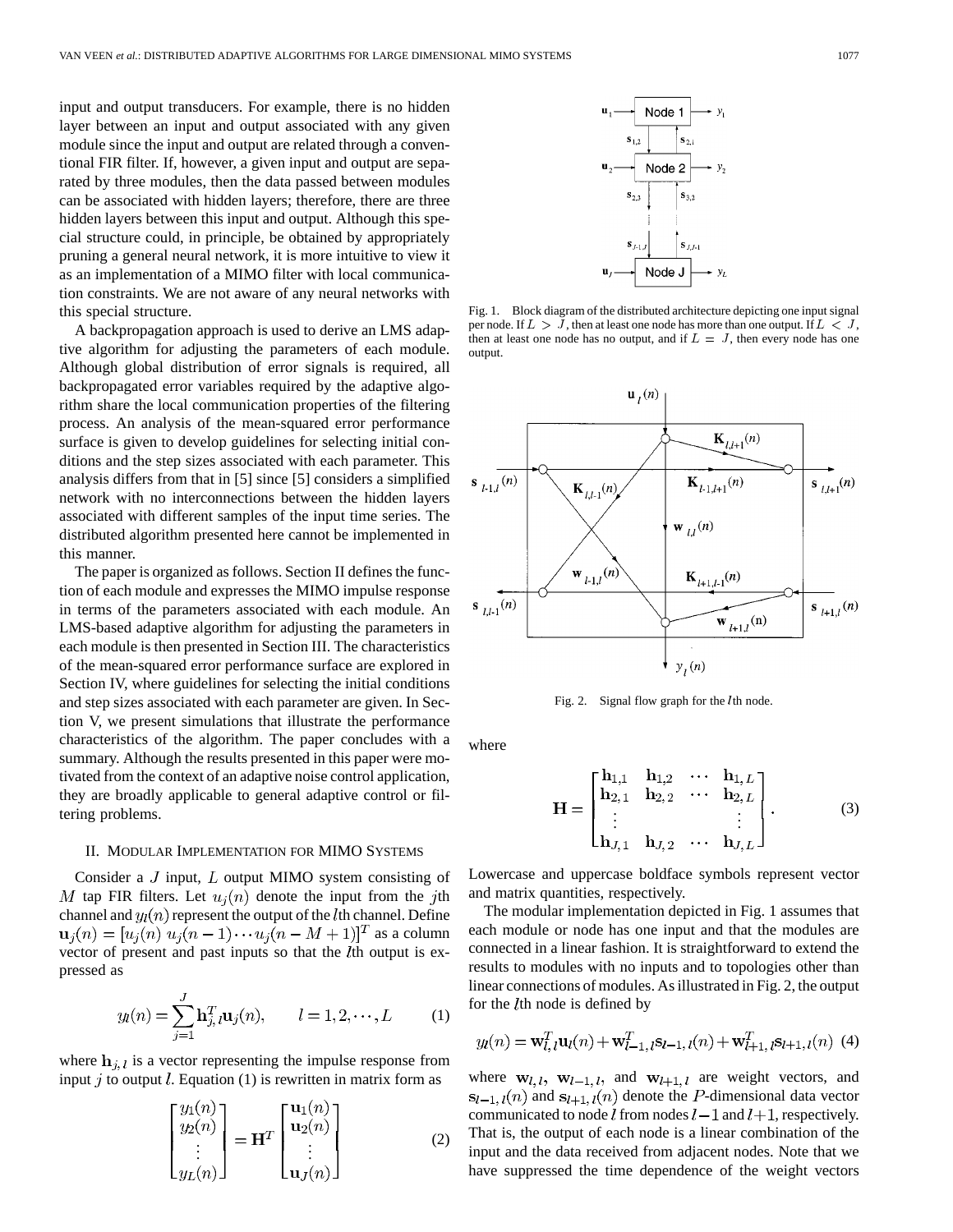

Fig. 3. Signal flow graph for the distributed architecture when  $J = 4$  and  $L = 4$ 

and matrices for notational convenience. The *lth* node also generates data vectors  $s_{l, l-1}(n)$  and  $s_{l, l+1}(n)$  as

$$
\mathbf{s}_{l,l-1}(n) = \mathbf{K}_{l,l-1}^T \mathbf{u}_l(n) + \mathbf{K}_{l+1,l-1}^T \mathbf{s}_{l+1,l}(n) \tag{5}
$$

$$
\mathbf{s}_{l,l+1}(n) = \mathbf{K}_{l,l+1}^T \mathbf{u}_l(n) + \mathbf{K}_{l-1,l+1}^T \mathbf{s}_{l-1,l}(n).
$$
 (6)

Here, the matrices  $K_{l, l-1}$  and  $K_{l, l+1}$  are M by P, whereas  $\mathbf{K}_{l-1, l+1}$  and  $\mathbf{K}_{l+1, l-1}$  are P by P. That is, the data shared to the left (right) is a linear combination of the input and the data received from the right (left). Our convention is to use the first subscript in doubly subscripted quantities to represent *from* and the second subscript to denote *to*. For example,  $K_{l-1, l+1}$ describes how data is communicated *from* node  $l - 1$  to node  $l+1$ . A vector signal flow graph depicting the modular structure for  $J = 4$  inputs and  $L = 4$  outputs is shown in Fig. 3.

In general, each node can have multiple inputs and/or outputs. Multiple outputs within a node are implemented by changing the 's in (4) to matrices, whereas multiple inputs are incorporated by concatenating delayed versions of these inputs into the vector  $\mathbf{u}_l(n)$  in (4)–(6). For example, if the *l*th node has two inputs and three outputs, then

- $\mathbf{u}_l(n)$  is a column vector of dimension  $2M$ ;
- $\mathbf{w}_{l,l}$  is 2*M* by 3;
- $w_{l-1, l}$  and  $w_{l+1, l}$  are P by 3;
- $K_{l,l+1}$  and  $K_{l,l-1}$  are 2M by P.

Note that each node is amenable to manufacture as an integrated unit containing input electronics, computational and communication resources, and an output transducer. If such hardware

devices are employed to implement the MIMO filter, then unequal numbers of inputs and outputs imply some nodes have no input or no output. If there is no input to the *l*th node, then  $w_{l,l}$ ,  $\mathbf{K}_{l, l-1}$ , and  $\mathbf{K}_{l, l+1}$  do not exist or, equivalently, are set to zero, whereas both  $K_{l+1, l-1}$  and  $K_{l-1, l+1}$  are set to identity matrices. If there is no output to the  $l$ th node, then the  $w$ 's do not exist.

The impulse response from any input to any output is generally a function of a  $w$  vector and multiple  $K$  matrices. Using (4)–(6), it is a straightforward exercise to show that

$$
\mathbf{h}_{j,l} = \begin{cases} \n\mathbf{W}_{j,j}^j, & l = j \\ \n\mathbf{K}_{j,j+1}\mathbf{W}_{l-1,l}, & l = j+1 \\ \n\mathbf{K}_{j,j-1}\mathbf{W}_{l+1,l}, & l = j-1 \\ \n\mathbf{K}_{j,j+1} \prod_{\substack{l=1 \\ m = j+1}}^{\ell-1} \mathbf{K}_{m-1,m+1}\mathbf{W}_{l-1,l}, & l > j+1 \\ \n\mathbf{K}_{j,j-1} \prod_{m=j-1}^{\ell+1} \mathbf{K}_{m+1,m-1}\mathbf{W}_{l+1,l}, & l < j-1. \n\end{cases}
$$
\n(7)

If  $J = L = 4$ , then the MIMO impulse response H in (3) is given by (8), shown at the bottom of the page.

There is full coupling between all inputs and outputs since all the entries in  $H$  are nonzero. The capability of the distributed algorithm to implement an arbitrary set of impulse responses is strongly dependent on P because different  $\mathbf{h}_{i, l}$  share the same K's and w's. For example,  $\mathbf{h}_{1,2}, \mathbf{h}_{1,3}$ , and  $\mathbf{h}_{1,4}$  lie in the P-dimensional subspace spanned by the columns of  $K_{1,2}$ . In this case, we must at least have  $P \geq 3$  before  $\mathbf{h}_{1,2}, \mathbf{h}_{1,3}$ , and  $\mathbf{h}_{1,4}$ can be linearly independent.

Conventional approaches for distributing implementation of  $H$  over multiple processors involve partitioning  $H$  in (3) into subsets of filters. For example, implementing the filters associated with each output transducer on a separate processor corresponds to partitioning  $H$  by rows. Note that with this partitioning, all processors (rows of  $H$ ) must have access to every input; hence, global communication of inputs is required. Furthermore, the functionality of all processors must change if an input is added or removed since this changes the number of filters in each row of  $H$ . Similarly, partitioning  $H$  by columns corresponds to implementing the filters associated with each input on separate processors. In this case, global communication of outputs is required, and the functionality of all processors must change if an output is added or removed. Any other partitioning of  $H$  will be characterized by similar global communication requirements and/or lack of flexibility.

The distributed algorithm presented in this section overcomes the limitations of partitioning techniques by factoring  $H$  into a product of matrices [see (7)]. The algorithm does not require

$$
\mathbf{H} = \begin{bmatrix} \mathbf{w}_{1,1} & \mathbf{K}_{1,2}\mathbf{w}_{1,2} & \mathbf{K}_{1,2}\mathbf{K}_{1,3}\mathbf{w}_{2,3} & \mathbf{K}_{1,2}\mathbf{K}_{1,3}\mathbf{K}_{2,4}\mathbf{w}_{3,4} \\ \mathbf{K}_{2,1}\mathbf{w}_{2,1} & \mathbf{w}_{2,2} & \mathbf{K}_{2,3}\mathbf{w}_{2,3} & \mathbf{K}_{2,3}\mathbf{K}_{2,4}\mathbf{w}_{3,4} \\ \mathbf{K}_{3,2}\mathbf{K}_{3,1}\mathbf{w}_{2,1} & \mathbf{K}_{3,2}\mathbf{w}_{3,2} & \mathbf{w}_{3,3} & \mathbf{K}_{3,4}\mathbf{w}_{3,4} \\ \mathbf{K}_{4,3}\mathbf{K}_{4,2}\mathbf{K}_{3,1}\mathbf{w}_{2,1} & \mathbf{K}_{4,3}\mathbf{K}_{4,2}\mathbf{w}_{3,2} & \mathbf{K}_{4,3}\mathbf{w}_{4,3} & \mathbf{w}_{4,4} \end{bmatrix} \tag{8}
$$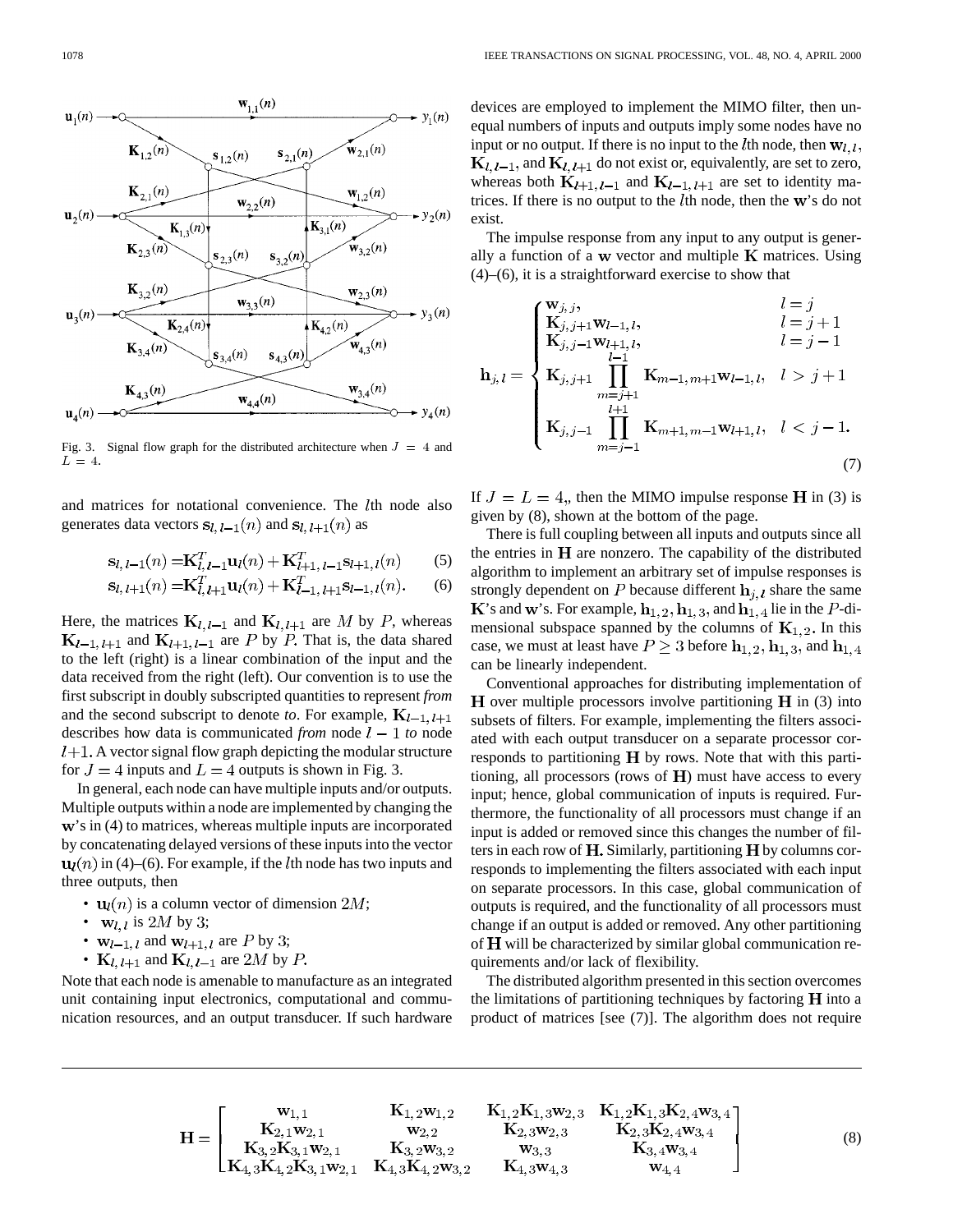global communication of inputs or outputs. It also provides flexibility since inputs and outputs can be added or removed by simply adding or removing processors (modules) without changing the functionality of the existing processors. Local communication and flexibility are the primary advantages of this distributed algorithm. They become even more significant when adaptive implemenations are considered.

Note that this algorithm is relatively robust to failures of the computational capabilities in any node. Suppose the processor in the *l*th node fails, and this node has one input and one output. Assuming the *l*th node retains its local communication capabilities, that is, it sets  $s_{l, l+1}(n) = s_{l-1, l}(n)$  and  $s_{l, l-1}(n) =$  $s_{l+1, l}(n)$ , then the system with the failed node is equivalent to a fully operational system having one less input and output. This corresponds to simply removing the  $l$ th row and column of impulse responses in the system matrix of (3) and results in a  $J-1$ input,  $L-1$  output system. The exact performance degradation associated with loss of one input and output dimension system is strongly scenario dependent. A well-designed system would have enough inputs and outputs so that it is not highly sensitive to the loss of any pair. In contrast, computational failure in a central processor-based system results in complete system failure.

This algorithm is not robust to local communication failures. If the communication between the *l*th and  $l + 1$ st nodes is disrupted, then the algorithm will independently adapt two systems: one associated with the first  $l$  nodes and the other with nodes  $l + 1$  through J. Independent adaptation of coupled systems is generally undesirable as the systems may compete with one another and experience convergence difficulties [11].

## III. LMS-BASED ADAPTIVE ALGORITHM

In adaptive control applications, the errors that are to be minimized by the adaptive algorithm are often measured at the output of a second MIMO system. This system represents the transfer functions of the output transducers and the physical path between the output transducers and error sensors. For example, in active noise control applications, this second system represents the combined effects of the speakers and acoustic paths from each speaker to each error microphone. The presence of systems between the output and error measurement motivated the development of the filtered-X [6] and filtered-U [7] adaptive algorithms. We assume the impulse responses representing the systems between the outputs and errors are either known or identified prior to adaptation of the algorithm.

For simplicity of presentation, we derive the adaptive algorithm, assuming each node has a single input and output. This implies  $L = J$ . If a node has either no input or no output, then the adaptive algorithm is easily obtained by setting the appropriate  $\mathbf{w}$ 's and  $\mathbf{K}$ 's in that node to the values noted in the previous section. It also is straightforward, but cumbersome, to extend the derivations presented here to nodes having multiple inputs and/or outputs.

Let the vector  $c_{l,k}$  denote the length-N impulse response between the *l*th output  $y_l(n)$  and the *k*th error measurement  $e_k(n)$ ,  $k = 1, 2, \dots, K$ . Let  $d_k(n)$  denote the signal to be approximated at the kth error measurement, and define  $y_l(n) =$   $[y_l(n) y_l(n-1) \cdots y_l(n-N+1)]^T$  in order to write the kth error as

$$
e_k(n) = d_k(n) - \sum_{l=1}^{L} \mathbf{c}_{l,k}^T \mathbf{y}_l(n).
$$
 (9)

The cost function to be minimized is the mean-squared error (MSE)

$$
C = \frac{1}{2K} \sum_{k=1}^{K} E\{e_k^2(n)\}.
$$
 (10)

The MSE depends only indirectly on the parameters that we seek to adapt: the  $w$ 's and  $K$ 's. Furthermore, the MSE depends on products of w's and K's because each  $\mathbf{h}_{i,l}$  in (1) is a product of one  $w$  and several  $K$ 's. Hence, we have taken a backpropagation approach [8], [9] to develop an LMS-based adaptive algorithm. Note that the LMS update for a generic parameter  $a$  is of the form

$$
a(n+1) = a(n) - \mu \frac{\partial \hat{C}(n)}{\partial a(n)}
$$
(11)

where  $\hat{C}(n)$  is the sample MSE.

The traditional LMS algorithm sets the sample MSE equal to the instantaneous squared error. This approach does not work here due to the presence of the transfer functions between the outputs and errors. Note that modifying any parameter at time  $n$  introduces a change in the output at time  $n$ . Any change in the output at time *n* effects the errors at times *n* through  $n +$  $N-1$  because the transfer functions between the outputs and errors have length  $N$  impulse responses. Hence, to fully capture the impact on the error of changing a parameter at time  $n$ , the sample MSE must include the errors from times n through  $n +$  $N-1$  as

$$
\hat{C}(n) = \frac{1}{2K} \sum_{k=1}^{K} \sum_{q=n}^{n+N-1} e_k^2(q).
$$
 (12)

We now evaluate the gradient of the sample MSE with respect to each parameter with the chain rule.

For example, we obtain the gradient for the  $\mathbf{w}$ 's by writing

$$
\frac{\partial \hat{C}(n)}{\partial \mathbf{w}_{i,i}(n)} = \frac{\partial \hat{C}(n)}{\partial y_i(n)} \frac{\partial y_i(n)}{\partial \mathbf{w}_{i,i}(n)}\tag{13}
$$

$$
\frac{\partial C(n)}{\partial \mathbf{w}_{i+1,i}(n)} = \frac{\partial C(n)}{\partial y_i(n)} \frac{\partial y_i(n)}{\partial \mathbf{w}_{i+1,i}(n)}.
$$
(14)

The gradient for  $\mathbf{w}_{i-1,i}(n)$  is expressed similarly. Let  $\delta_i^y(n)$  =  $(\partial C(n)/\partial y_i(n))$ . We show in the Appendix that

$$
\delta_i^y(n) = -\frac{1}{K} \sum_{k=1}^K \left[ e_k(n) \ e_k(n+1) \ \cdots \ e_k(n+N-1) \right] \mathbf{c}_{i,k}.
$$
\n(15)

The noncausal dependence of  $\delta_i^y(n)$  on the error is a consequence of any change in the output influencing the present and  $N-1$  future values of the error. Now, (4) implies

$$
\frac{\partial y_i(n)}{\partial \mathbf{w}_{i,i}(n)} = \mathbf{u}_i(n) \tag{16}
$$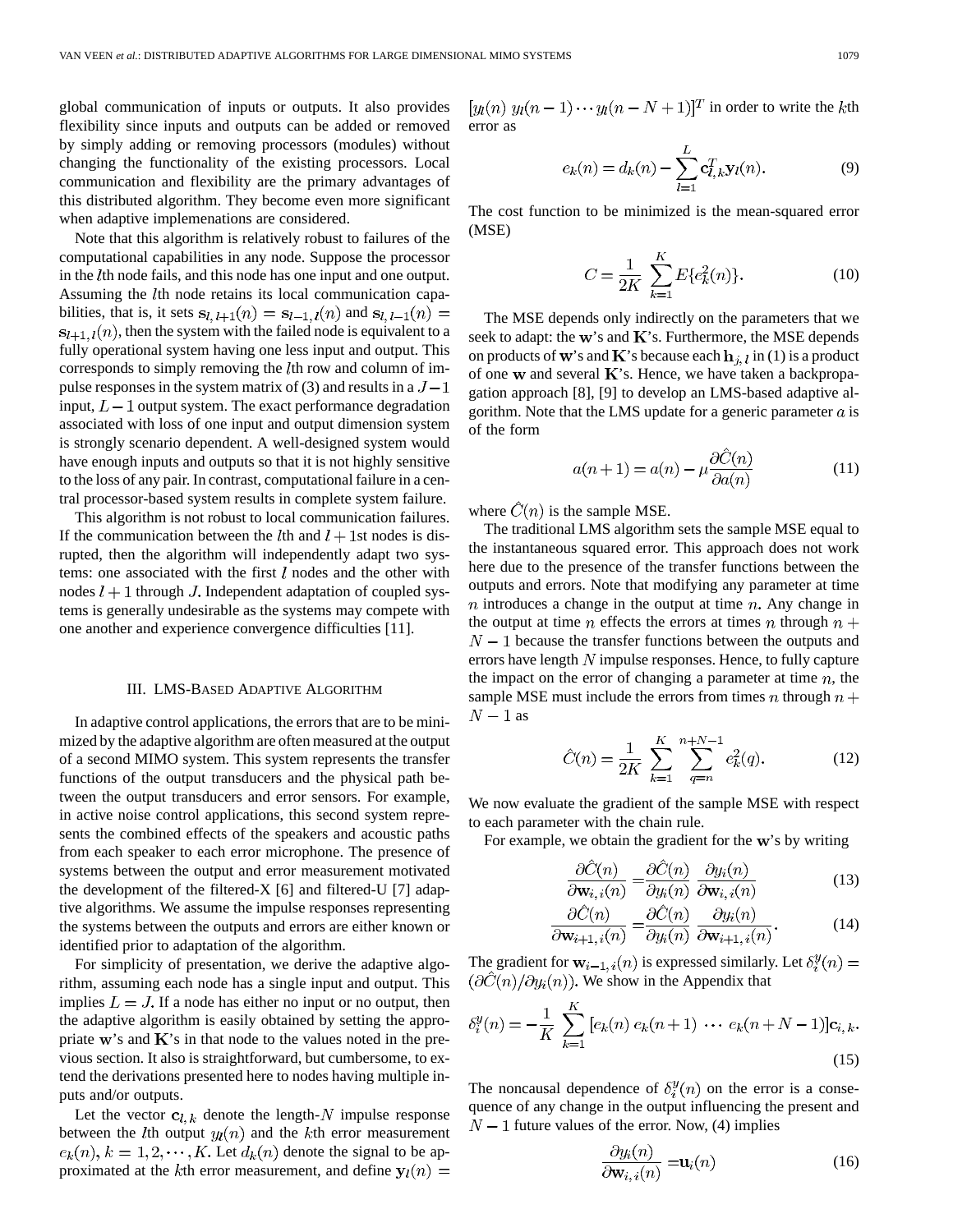$$
\frac{\partial y_i(n)}{\partial \mathbf{w}_{i+1,i}(n)} = \mathbf{s}_{i+1,i}(n). \tag{17}
$$

Therefore, (13) and (14) become

$$
\frac{\partial C(n)}{\partial \mathbf{w}_{i,i}(n)} = \delta_i^y(n)\mathbf{u}_i(n) \tag{18}
$$

$$
\frac{\partial C(n)}{\partial \mathbf{w}_{i+1,i}(n)} = \delta_i^y(n) \mathbf{s}_{i+1,i}(n). \tag{19}
$$

We delay the gradient by  $N-1$  samples so that it is a causal function of the error and obtain the followingLMS updates for the w's:

$$
\mathbf{w}_{i,i}(n+1) = \mathbf{w}_{i,i}(n) - \mu_w^i \delta_i^y(n - N + 1) \n\cdot \mathbf{u}_i(n - N + 1)
$$
\n(20)

$$
\mathbf{w}_{i+1,i}(n+1) = \mathbf{w}_{i+1,i}(n) - \mu_{w+}^i \delta_i^y(n - N + 1)
$$
  
• 
$$
\mathbf{s}_{i+1,i}(n - N + 1)
$$
 (21)

$$
\mathbf{w}_{i-1,i}(n+1) = \mathbf{w}_{i-1,i}(n) - \mu_{w-1,i}^{i} \delta_{i}^{y}(n-N+1)
$$
  
• 
$$
\mathbf{s}_{i-1,i}(n-N+1).
$$
 (22)

The step sizes are assumed to be a function of both the node index and parameter type. The update for each term is the product of a filtered error signal and the input to the weights. Although derived differently, this is similar to the filtered error algorithm given in [3] for adapting a conventional MIMO filter.

Similar applications of the chain rule are used to derive the gradient of the cost function with respect to each of the  $K$ 's. For example, we write

$$
\frac{\partial \hat{C}(n)}{\partial \mathbf{K}_{i,i-1}(n)} = \frac{\partial \hat{C}(n)}{\partial \mathbf{s}_{i,i-1}(n)} \frac{\partial \mathbf{s}_{i,i-1}(n)}{\partial \mathbf{K}_{i,i-1}(n)}.
$$
(23)

Note that  $(\partial s_{i,i-1}(n)/\partial K_{i,i-1}(n)) = u_i(n)$ . We define  $\delta_{i,i-1}^s(n) = (\partial \hat{C}(n)/\partial s_{i,i-1}(n))$  and write

$$
\delta_{i,i-1}^s(n) = \frac{\partial \hat{C}(n)}{\partial y_{i-1}(n)} \frac{\partial y_{i-1}(n)}{\partial \mathbf{s}_{i,i-1}(n)} + \frac{\partial \mathbf{s}_{i-1,i-2}^T(n)}{\partial \mathbf{s}_{i,i-1}(n)} \frac{\partial \hat{C}(n)}{\partial \mathbf{s}_{i-1,i-2}(n)} \qquad (24)
$$

from which we obtain

$$
\delta_{i,i-1}^{s}(n) = \delta_{i-1}^{y}(n - N + 1)\mathbf{w}_{i,i-1}(n) + \mathbf{K}_{i,i-2}^{T}(n)\delta_{i-1,i-2}^{s}(n).
$$
 (25)

Repeating this process for each case yields the following LMS updates for the  $\mathbf{K}$ 's:

$$
\mathbf{K}_{i,i+1}(n+1) = \mathbf{K}_{i,i+1}(n) - \mu_{K1+}^{i} \delta_{i,i+1}^{s}(n)
$$

$$
\mathbf{u}_{i}^{T}(n-N+1)
$$
(26)

$$
\mathbf{K}_{i,i-1}(n+1) = \mathbf{K}_{i,i-1}(n) - \mu_{K1}^2 - \delta_{i,i-1}^2(n) \n\cdot \mathbf{u}_i^T(n - N + 1)
$$
\n(27)

$$
\mathbf{K}_{i-1,i+1}(n+1) = \mathbf{K}_{i-1,i+1}(n) - \mu_{K2}^{i} - \delta_{i,i+1}^{s}(n)
$$

$$
\cdot \mathbf{s}_{i-1,i}^{T}(n-N+1)
$$
(28)

$$
\mathbf{K}_{i+1, i-1}(n+1) = \mathbf{K}_{i+1, i-1}(n) - \mu_{K2+}^i \delta_{i, i-1}^s(n)
$$
  
• 
$$
\mathbf{s}_{i+1, i}^T(n-N+1)
$$
 (29)

where the local error vectors are given by

$$
\delta_{L-1, L}^{s}(n) = \delta_{L}^{y}(n - N + 1)\mathbf{w}_{L-1, L}(n)
$$
\n
$$
\delta_{i, i+1}^{s}(n) = \delta_{i+1}^{y}(n - N + 1)\mathbf{w}_{i, i+1}(n)
$$
\n(30)

$$
+\mathbf{K}_{i,i+2}^T(n)\boldsymbol{\delta}_{i+1,i+2}^s(n) \tag{31}
$$

for  $i = L - 2$  down to 1, and

$$
\delta_{2,1}^{s}(n) = \delta_1^{y}(n - N + 1)\mathbf{w}_{2,1}(n) \tag{32}
$$

$$
\delta_{i, i-1}^{s}(n) = \delta_{i-1}^{y}(n - N + 1)\mathbf{w}_{i, i-1}(n) + \mathbf{K}_{i, i-2}^{T}(n)\delta_{i-1, i-2}^{s}(n)
$$
\n(33)

for  $i=3$  to L.

Note that the update for each parameter has a familiar form. The new value is equal to the old value minus a step size times the product of a local error and the data associated with the parameter. The local errors are obtained by propagating the output errors backward through the distributed algorithm. First, the local error associated with  $y_i(n)$ ,  $\delta_i^y(n)$  is obtained by filtering the output errors  $e_k(n)$ ,  $k = 1, \dots K$  backward through the filters represented by  $c_{i,k}$ ,  $k = 1, \dots K$ . Next, the local errors associated with the  $s_{i-1,i}(n)$  and  $s_{i+1,i}(n)$  are obtained by passing the  $\delta_i^y(n)$  backward through the flow graph in Fig. 3. For example, Fig. 3 indicates that  $s_{2,3}(n)$  influences both  $y_3(n)$ [through  $\mathbf{w}_{2,3}(n)$ ] and  $\mathbf{s}_{3,4}(n)$  [through  $\mathbf{K}_{2,4}(n)$ ]. Hence, the local error associated with  $s_{2,3}(n)$ ,  $\delta_{2,3}^{s}(n)$ , is evaluated by passing  $\delta_i^y(n)$  through  $\mathbf{w}_{2,3}(n)$  and  $\delta_{3,4}^s(n)$  through  $\mathbf{K}_{2,4}(n)$ . This local error computation is represented by (31) with  $i = 2$ .

Last, we note that the LMS algorithm for updating parameters retains the local communication properties of the modular architecture. The output errors  $e_k(n)$ ,  $k = 1, 2, \dots, K$ , are required by all modules. Knowledge of the *i*th node output  $y_i(n)$  and the output errors enables the *i*th node to use a system identification algorithm to estimate the filter impulse responses  $\mathbf{c}_{i,k}$ ,  $k = 1, \dots, K$  required to evaluate  $\delta_i^y(n)$ . The local errors  $\delta_{i,i+1}^s(n)$  and  $\delta_{i,i-1}^s(n)$  required in the *i*th module are computed in the  $i + 1$ st and  $i - 1$ st modules. Hence,  $s_{i-1, i}(n)$ ,  $s_{i,i-1}(n), \delta_{i,i-1}^s(n)$ , and  $\delta_{i-1,i}^s(n)$  are the only quantities communicated between nodes, and the output errors are the only quantities that require global distribution.

# IV. CONVERGENCE ANALYSIS

The shape of the MSE surface as a function of the  $w$ 's and K's offers information about the convergence behavior of the algorithm. We explore this surface by first expressing it as a function of the  $\mathbf{h}_{i,l}$  and then substituting the relationships between the  $\mathbf{h}_{i,l}$  and the K's and w's. Express the errors as a function of the  $h_{i,l}$  by substituting (1) into (9) to obtain

$$
e_k(n) = d_k(n) - \sum_{j, l=1}^{J} \mathbf{c}_{l, k}^T \begin{bmatrix} \mathbf{u}_j^T(n) \\ \mathbf{u}_j^T(n-1) \\ \vdots \\ \mathbf{u}_j^T(n-N) \end{bmatrix} \mathbf{h}_{j, l} = d_k(n) - \sum_{j, l=1}^{J} \mathbf{q}_{j, l}^{k} (n) \mathbf{h}_{j, l}
$$
(34)

where  $\mathbf{q}_{i,l}^k(n) = [\mathbf{u}_j(n) \ \mathbf{u}_j(n-1) \cdots \mathbf{u}_j(n-N)] \mathbf{c}_{l,k}$ represents a column vector containing values of the  $j$ th input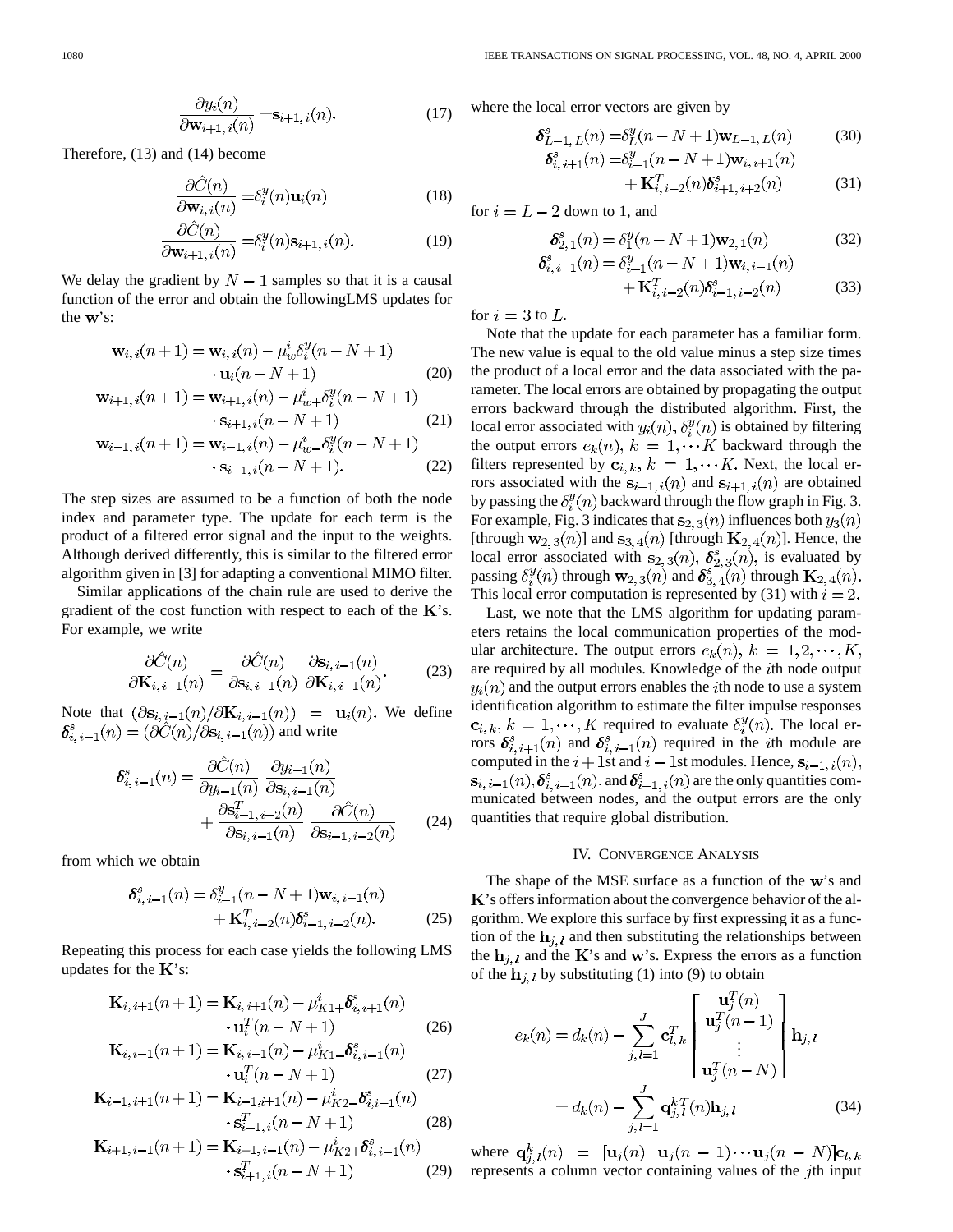filtered by the impulse response between the  $l$ th output and kth error  $\mathbf{c}_{l,k}$ . Now, define vectors  $\tilde{\mathbf{q}}_k(n) = [\mathbf{q}_{1,1}^{k}(n)\mathbf{q}_{2,1}^{k}(n)]$  $\cdots q_{I}^{k}T_{I}(n)$  and  $\tilde{\mathbf{h}} = \text{vec}\{\mathbf{H}\}\text{, where } \text{vec}\{\mathbf{H}\}\text{ stacks the}$ columns of  $H$  into a vector. With these definitions,  $(9)$  can be rewritten as

$$
e_k(n) = d_k(n) - \tilde{q}_k(n)\tilde{h}.
$$
 (35)

Hence, the MSE (10) can be expressed in the form

$$
C = \sigma^2 - 2\mathbf{p}^T \tilde{\mathbf{h}} + \tilde{\mathbf{h}}^T \mathbf{R} \tilde{\mathbf{h}}
$$
 (36)

where , and  $E\{\tilde{\mathbf{q}}_k^T(n)\tilde{\mathbf{q}}_k(n)\}\.$  Here, **p** represents the *average* cross-correlation between the filtered inputs and desired signals, whereas **R** is the *average* correlation matrix associated with the filtered inputs. We assume that  $\bf R$  is positive definite, which implies the filtered inputs represented by  $\tilde{\mathbf{q}}_k(n)$  are persistently exciting.

# *A. The Performance Surface*

First, note that the MSE is a quadratic form in  $\tilde{h}$  but cannot be expressed as a quadratic form in the  $w$ 's and  $K$ 's since (7) indicates that  $\mathbf{h}$  is a function of their products. Second, the global minimum is unique in  $h$  since  $R$  is nonsingular. However, the global minimum is not unique in the  $w$ 's and  $K$ 's. This nonuniqueness is also a consequence of h being a function of products of  $w$ 's and  $K$ 's. Many different choices for the  $w$ 's and  $\mathbf{K}$ 's result in the same  $\mathbf{h}$ .

Considerable information about the shape of the performance surface is obtained by examining the Hessian of the cost function. In particular, a positive definite Hessian matrix implies a single global minimum, a semi-definite Hessian indicates the existence of a plateau, and a negative definite Hessian indicates the presence of a global maximum. If  $\alpha_p$  denotes the pth parameter (an element of a w or  $\mathbf{K}$ ), then the p, q element of the Hessian matrix  $\nabla$  is given by

$$
\nabla_{p,q} = \frac{\partial^2 C}{\partial \alpha_p \partial \alpha_q}
$$
  
=  $2 \frac{\partial \tilde{\mathbf{h}}^T}{\partial \alpha_p} \mathbf{R} \frac{\partial \tilde{\mathbf{h}}}{\partial \alpha_q} + 2(\tilde{\mathbf{h}}^T \mathbf{R} - \mathbf{p}^T) \frac{\partial^2 \tilde{\mathbf{h}}}{\partial \alpha_p \partial \alpha_q}.$  (37)

The first term in (37) contributes a term to the Hessian matrix  $\nabla$  that can be expressed in the form  $A^T R A$ , where the pth column of **A** is  $\partial h / \partial \alpha_p$ . The matrix **A** is full rank since each  $\mathbf{h}_{i,l}$  depends on a unique set of w's and K's. Hence, the first term in the Hessian is positive definite since we have assumed  $\bf R$  is positive definite. However, the second term in (37) may make the overall Hessian indefinite.

Note that  $\left(\frac{\partial^2 \mathbf{h}}{\partial \alpha_p^2}\right) = 0$  because each  $\mathbf{h}_{j,l}$  is a linear function of the  $w$ 's and  $K$ 's. Hence, (37) implies that the diagonal elements of  $\nabla$  are given by the quadratic form  $(\partial \mathbf{h}^T/\partial \alpha_p) \mathbf{R}(\partial \mathbf{h}/\partial \alpha_p)$ . This quantity is always positive; therefore, the performance surface in any single parameter is quadratic with a single global minimum. Second, the trace of the Hessian is always positive since the diagonal elements of the Hessian are positive. Thus, the Hessian matrix cannot be negative definite, and there are no local maxima. Saddle points exist when one or more eigenvalues are negative.

The second term in the Hessian is also zero when  $\alpha_p$  and  $\alpha_q$ are either elements in the same  $w$ , the same  $K$ , or elements in any w and K that do not appear in the same  $h_{j,l}$  [see (7)]. This is because  $\mathbf{h}_{i,l}$  is a linear function of each **K** and **w**; therefore,  $\left(\frac{\partial^2 \mathbf{h}}{\partial \alpha_p \partial \alpha_q}\right) = 0$  under these conditions. Hence, the performance surface is quadratic with a single global minimum in any subspace satisfying these conditions. For example,  $K_{2,1}$  and  $K_{1,2}$  only appear in disjoint  $h_{j,l}$ , and the performance surface is quadratic in the subspace defined by the elements of  $K_{2,1}$ and  $K_{1,2}$ . We conclude that the performance surface may be nonquadratic only in subspaces defined by parameters  $\alpha_p$  and  $\alpha_q$  that interact in a single  $\mathbf{h}_{j,l}$ , such as elements of  $\mathbf{K}_{4,3}$  and  $K_{4,2}$ , which both appear in  $h_{4,1}$ .

#### *B. Uniqueness of Adaptive Trajectories*

The  $h_{j,l}$  are not a unique function of the w's and  $\mathbf{K}$ 's when  $j \neq l$ . Considering  $j < l$ , the set of **w**'s and **K**'s defined by

$$
\mathbf{w}_{j+1,\,j} = \mathbf{Q}_j \mathbf{w}_{j+1,\,j} \tag{38}
$$

$$
\mathbf{K}_{j+1,j} = \mathbf{K}_{j+1,j} \mathbf{Q}_j^{-1} \tag{39}
$$

$$
\mathbf{K}'_{j+1,j-1} = \mathbf{Q}_j \mathbf{K}_{j+1,j-1} \mathbf{Q}_{j-1}^{-1}
$$
 (40)

result in the same  $\mathbf{h}_{j,l}$  and output  $y_l(n)$  if the  $\mathbf{Q}_j$  represent arbitrary nonsingular matrices. For example

$$
\mathbf{h}'_{4,1} = \mathbf{K}'_{4,3} \mathbf{K}'_{4,2} \mathbf{K}'_{3,1} \mathbf{w}'_{2,1} \n= \mathbf{K}_{4,3} \mathbf{Q}_3^{-1} \mathbf{Q}_3 \mathbf{K}_{4,2} \mathbf{Q}_2^{-1} \mathbf{Q}_2 \mathbf{K}_{3,1} \mathbf{Q}_1^{-1} \mathbf{Q}_1 \mathbf{w}_{2,1} \n= \mathbf{K}_{4,3} \mathbf{K}_{4,2} \mathbf{K}_{3,1} \mathbf{w}_{2,1} \n= \mathbf{h}_{4,1}. \tag{41}
$$

In the special case where  $\mathbf{Q}_i^{-1} = \mathbf{Q}_i^T$ , it is a straightforward exercise to show using induction that the LMS adaptive algorithm results in identical outputs for the set of  $w$ 's and  $K$ 's related through  $(39)$ . That is, if we consider the set of all w's and K's having identical norms

$$
\mathbf{w}'_{j+1,j}(n) = \mathbf{Q}_j \mathbf{w}_{j+1,j}(n) \tag{42}
$$

$$
\mathbf{K}'_{j+1,j}(n) = \mathbf{K}_{j+1,j}(n)\mathbf{Q}_j^T
$$
\n(43)

$$
\mathbf{K}'_{j+1,j-1}(n) = \mathbf{Q}_j \mathbf{K}_{j+1,j-1}(n) \mathbf{Q}_{j-1}^T
$$
 (44)

then it can be shown that

$$
\mathbf{w}'_{j+1,j}(n+1) = \mathbf{Q}_j \mathbf{w}_{j+1,j}(n+1) \tag{45}
$$

$$
\mathbf{K}_{j+1,j}(n+1) = \mathbf{K}_{j+1,j}(n+1)\mathbf{Q}_j^T
$$
 (46)

$$
\mathbf{K}'_{j+1,j-1}(n+1) = \mathbf{Q}_j \mathbf{K}_{j+1,j-1}(n+1) \mathbf{Q}_{j-1}^T
$$
 (47)

and thus,  $\mathbf{h}_{j,l}'(n) = \mathbf{h}_{j,l}(n)$ . Hence, all initial conditions satisfying (39) with  $\mathbf{Q}_i^{-1} = \mathbf{Q}_i^T$  result in identical output and error trajectories, even though the adaptive trajectories of the w's and K's differ.

## *C. Step-Size Selection*

We now turn our attention to selection of the step-size parameters. Consider adapting a single parameter  $\alpha$  while holding all other parameters fixed. The cost function is then quadratic in  $\alpha$  and may be expressed as  $\alpha^2 r - 2p_o \alpha + \sigma_o^2$ , where  $r =$  $\frac{1}{2}$ ( $\frac{\partial^2 C}{\partial \alpha^2}$ ). Analysis of the steepest descent algorithm for adapting  $\alpha$  indicates that the step size  $\mu$  must satisfy  $\mu < (2/r)$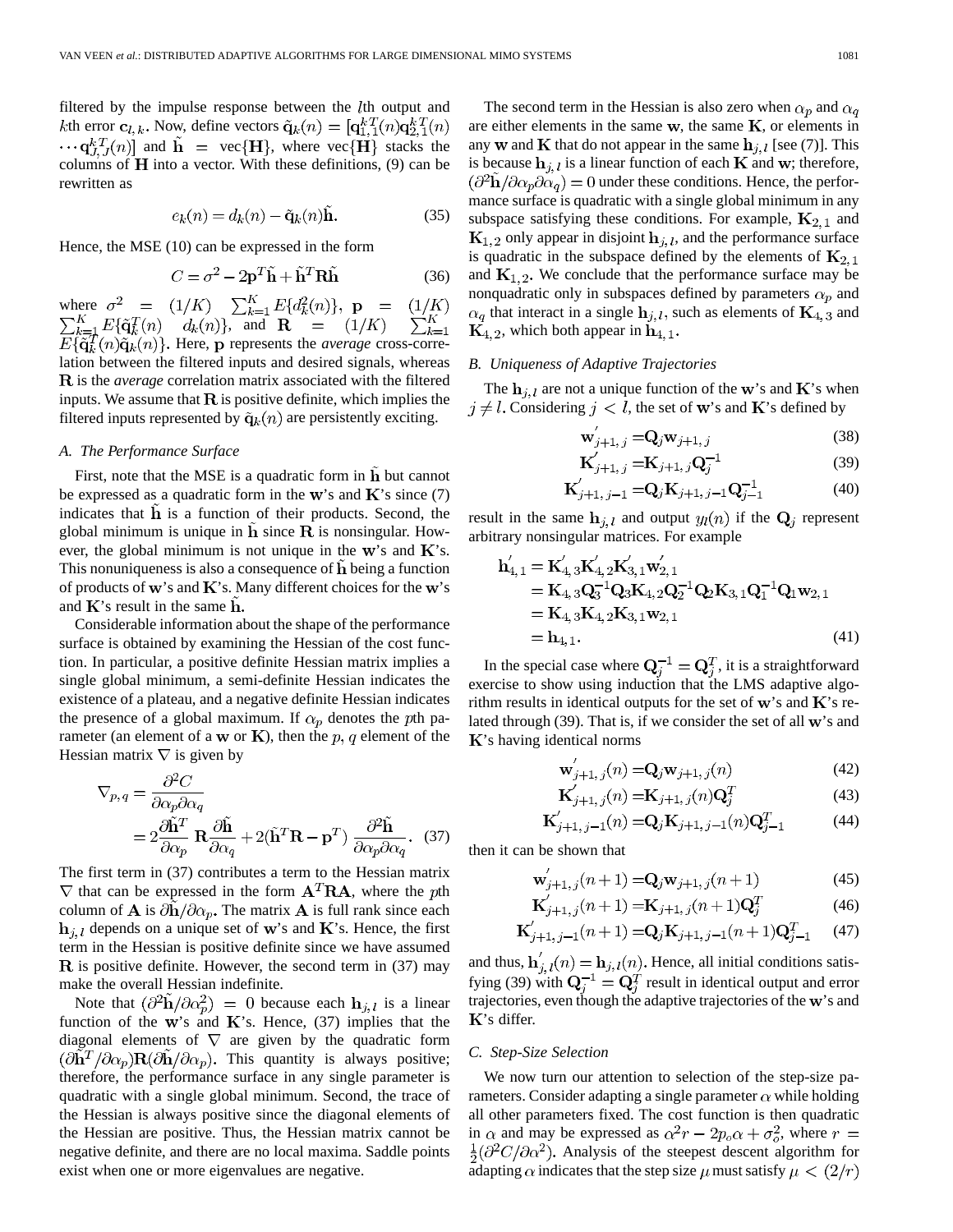to ensure convergence. The maximum step size decreases as  $r$ increases. An upper bound on  $r$  is obtained from (37) by noting that

$$
\frac{\partial^2 C}{\partial \alpha^2} = 2 \frac{\partial \tilde{\mathbf{h}}^T}{\partial \alpha} \mathbf{R} \frac{\partial \tilde{\mathbf{h}}}{\partial \alpha} \n\leq 2 \left\| \frac{\partial \tilde{\mathbf{h}}}{\partial \alpha} \right\|_2^2 ||\mathbf{R}||_2 \n\leq 2 \left\| \frac{\partial \tilde{\mathbf{h}}}{\partial \alpha} \right\|_2^2 \text{ tr } \mathbf{R}.
$$
\n(48)

Note, however, that  $||\partial \tilde{\mathbf{h}}/\partial \alpha||_2^2$  depends on the values of the parameters that are not being adapted. As their magnitudes increase,  $\|\partial \mathbf{h}/\partial \alpha\|_2^2$  generally increases without bound. This suggests that we must place upper bounds on all parameters in order to ensure stability with a fixed step size. In addition, the minimum MSE solution for the  $w$ 's and  $K$ 's is not unique; therefore, upper bounding all parameters prevents excessive drift along any trajectory associated with minimum MSE.

An upper bound on the parameters must be chosen so that the trajectory associated with minimum MSE intersects the region in which adaptation is permitted. One way to ensure this condition is satisfied is by assuming that the maximum gain from input to output at any frequency is upper bounded by a constant  $c$ . That is, we assume the optimum filters satisfy  $\max_{\Omega} |H_{i,l}(\Omega)| \leq c.$ 

Consider deriving the bound resulting from the constraint  $c \geq H_{j, j+1}(\Omega) = \mathbf{w}_{j, j+1}^T \mathbf{K}_{j, j+1}^T \mathbf{d}(\Omega)$ , where Using various matrix norm inequalities, we obtain

$$
|H_{j,j+1}(\Omega)| = |\mathbf{w}_{j,j+1}^T \mathbf{K}_{j,j+1}^T \mathbf{d}(\Omega)|
$$
  
\n
$$
\leq ||\mathbf{w}_{j,j+1}||_2||\mathbf{K}_{j,j+1}||_2||\mathbf{d}(\Omega)||_2
$$
  
\n
$$
\leq \left\{ P^{1/2} \max_{k} |[\mathbf{w}_{j,j+1}]_k | \right\}
$$
  
\n
$$
\cdot \left\{ (PM)^{1/2} \max_{k,l} |[\mathbf{K}_{j,j+1}]_{k,l} | \right\} M^{1/2}
$$
  
\n
$$
= PMW_1K_1
$$
 (49)

where  $W_1$  and  $K_1$  are the upper bounds on the absolute values of any element of a  $w$  and a  $K$ , respectively, with indices offset by one. Similarly, letting  $K_2$  denote the upper bound on the absolute value of any element of  $\bf{K}$  with indices offset by 2 and  $W_0$  be the upper bound on the absolute value of any element of  $\mathbf{w}_{j, j}$ , we see that the condition  $\max_{\Omega} |H_{j, l}(\Omega)| \leq c$  is satisfied when

$$
W_0 \le \frac{c}{M}
$$
\n<sup>(50)</sup>

$$
W_1 K_1 \le \frac{c}{PM}
$$
, for  $|j - l| = 1$  (51)

$$
W_1 K_1 (PK_2)^{|j-l|-1} \le \frac{c}{PM}
$$
, for  $|j-l| \ge 2$ . (52)

These conditions are met with equality independent of  $j$  and l by choosing  $W_0 = (c/M)$ ,  $W_1 = K_1 = \sqrt{c/PM}$ , and  $K_2 = (1/P)$ . Hence, we limit adaptation to the interior of a hypercube defined by the maximum gain  $c$ , number of filter taps  $M$ , and dimension of the data vector communicated between

TABLE I UPPER BOUNDS AND STEP-SIZE BOUNDS FOR EACH PARAMETER IN THE DISTRIBUTED ALGORITHM

| Parameters    | Step Size Bound                                                    | Upper Bound                 |
|---------------|--------------------------------------------------------------------|-----------------------------|
| $W_{i,i}$     | $\mu_w \leq \frac{2}{\text{tr } R}$                                | $W_0 = \frac{c}{M}$         |
| $W_{i+1,i}$   | $\mu_{w+}^i \leq \frac{2}{c(L-i)\text{ tr }\mathbf{R}}$            | $W_1 = \sqrt{\frac{c}{PM}}$ |
| $W_{i-1,i}$   | $\mu_{w-}^i \leq \frac{2}{c(i-1)\text{tr}\,\mathbf{R}}$            |                             |
| $K_{i,i+1}$   | $\mu_{K1+}^i \leq \frac{2M}{c(L-i)\text{ tr }\mathbf{R}}$          | $K_1 = \sqrt{\frac{c}{PM}}$ |
| $K_{i,i-1}$   | $\mu_{K1-}^i \leq \frac{2M}{c(i-1)\ln R}$                          |                             |
| $K_{i+1,i-1}$ | $\mu_{K2+}^{i} \leq \frac{2M}{c^2(L-i)(i-1)\text{ tr }\mathbf{R}}$ | $K_2 = \frac{1}{P}$         |
| $K_{i-1,i+1}$ | $\mu_{K2-}^i \leq \frac{2M}{c^2(L-i)(i-1)\text{ tr }\mathbf{R}}$   |                             |

nodes  $P$ . The upper bounds on each parameter are summarized in Table I.

Bounds on the step size may now be determined using the upper bounds on the parameter values. Again, applying matrix norm inequalities, we obtain upper bounds on  $\|\partial \mathbf{h}/\partial \alpha\|_2^2$  in (48) and the corresponding step size bounds. For example, consider the bound on the step size for  $w_{j-1, j}$ ,  $\mu_{w-}^j$ . Let  $\alpha$  be the kth element of  $w_{j-1, j}$ . Using (7), we obtain

$$
\frac{\partial \mathbf{h}_{l,p}}{\partial \alpha} = \begin{cases} \mathbf{K}_{l,l+1} \mathbf{e}_k, & l = j - 1, p = j \\ \mathbf{K}_{l,l+1} \prod_{m=l+1}^{p-1} \mathbf{K}_{m-1,m+1} \mathbf{e}_k \\ & l & l < j - 1, p = i \\ 0, & \text{otherwise} \end{cases}
$$
(53)

where  $e_k$  is a column vector of zeros with a one in the kth position. Now, use matrix norm inequalities to obtain

$$
\left\| \frac{\partial \mathbf{h}_{l,p}}{\partial \alpha} \right\|_2^2
$$
  
\n
$$
\leq \begin{cases} PMK_1^2, & l = j - 1, p = j \\ PMK_1^2 \prod_{m=l+1}^{p-1} P^2K_2^2, & l < j - 1, p = i \\ 0, & \text{otherwise.} \end{cases}
$$
(54)

Using  $P^2 K_2^2 = 1$  and  $PMK_1^2 = c$  gives  $||\partial \mathbf{h}_{l,p}/\partial \alpha||_2^2 \leq c$  for  $p = j$  and  $l \leq j - 1$ . This implies

$$
\left\|\frac{\partial \tilde{\mathbf{h}}}{\partial \alpha}\right\|_{2}^{2} = \sum_{i=1}^{j-1} \left\|\frac{\partial \mathbf{h}_{i,j}}{\partial \alpha}\right\|_{2}^{2} \le \sum_{i=1}^{j-1} c = c(j-1). \tag{55}
$$

Thus, the step-size bound is  $\mu_{w-}^j \leq (2/c(j-1) \text{ tr } R)$ . A similar approach gives the remaining step-size bounds summarized in Table I. Note that the maximum step size for each parameter is a function of the node index.

The term tr **may be upper bounded in terms of easily mea**sured quantities by applying standard matrix norm inequalities. We obtain

$$
\text{tr }\mathbf{R} \le NM \left( \sum_{l,k=1}^{L,K} \mathbf{c}_{l,k}^T \mathbf{c}_{l,k} \right) \sum_{j=1}^J \sigma_j^2 \tag{56}
$$

where  $\sigma_i^2$  is the power in the *j*th input channel.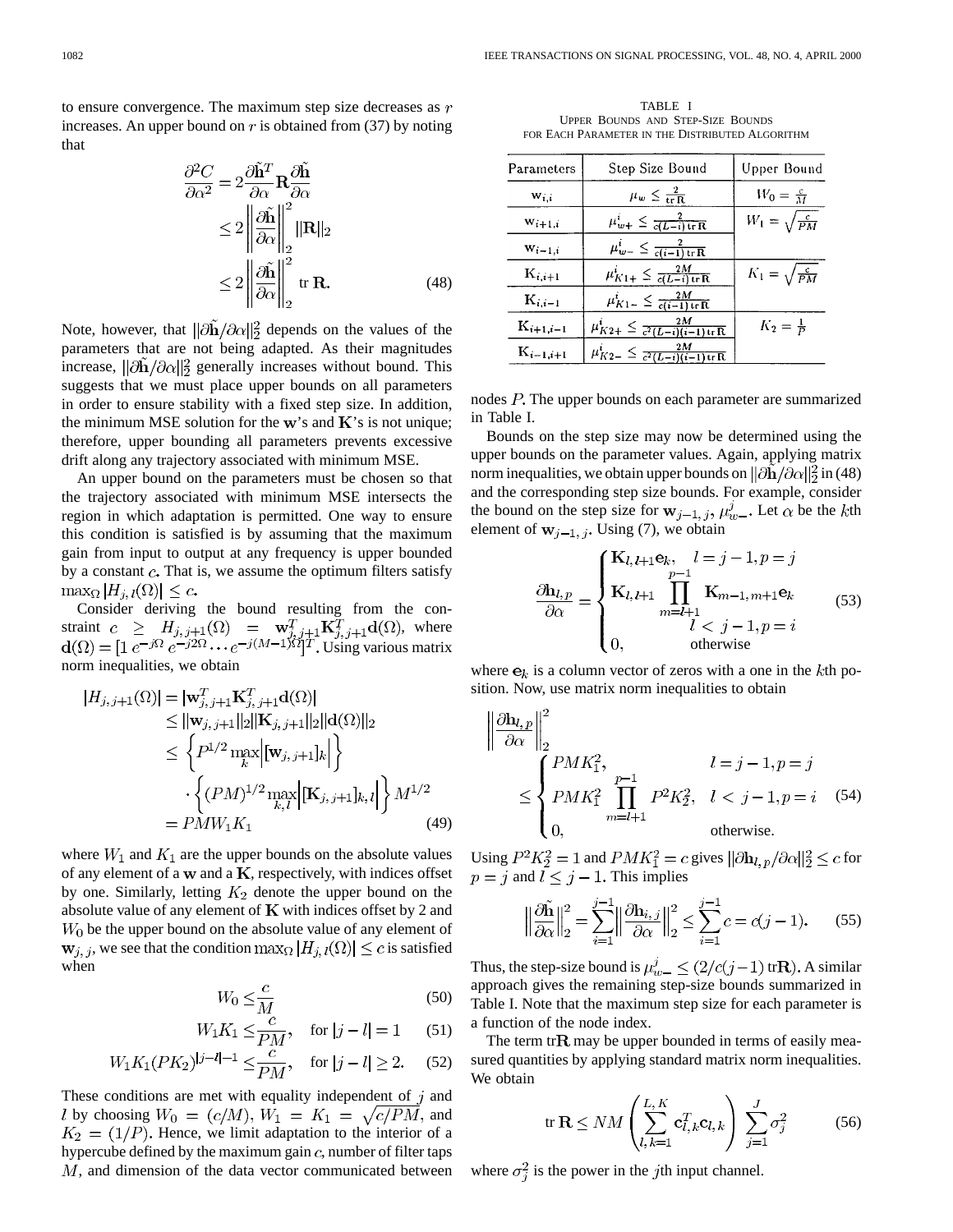Several qualifications are in order regarding the step-size bounds. First, the step-size analysis did not consider the effect of the delay by  $N$  samples in the update term associated with backpropagation through the  $c_{l,k}$ . Delays in the update have a destabilizing influence [10], and thus, the upper bounds will need to be reduced to insure stability when  $N \geq 1$ . Second, the bounds were obtained by considering the worst-case stability conditions for adaptation of a single parameter. Although this does not guarantee stability when all parameters are simultaneously adapted, we have not yet encountered an example in which instability occured using these bounds.

## *D. Initial Condition Selection*

Last, note that we cannot use initial conditions of all zeros since then,  $s_{j-1,j}(n)$  and  $s_{j+1,j}(n)$  are zero, and the K's and  $\mathbf{w}$ 's (except for  $\mathbf{w}_{j, j}$ ) never adapt to a nonzero value. All zeros represents a saddle point in the performance surface. Thus, the gradient is very small in the vicinity of the origin, and adaptation is slow. The step-size analysis indicates that the gradient is largest at the upper bound of each parameter. This suggests that fastest initial convergence is obtained by choosing initial conditions away from the origin.

Initialization of the  $K$ 's and  $w$ 's at nonzero values does not imply that the initial  $h_{i, l}$  must be nonzero. In fact, zero initial values for the  $\mathbf{h}_{i,l}$  are desirable since they ensure that the adaptive system does not increase the error at start up. Zero initial values for the  $\mathbf{h}_{i,l}$  are obtained, provided  $\mathbf{w}_{i+1,j}(0)$  is orthogonal to the rows of both  $\mathbf{K}_{j+1,j}(0)$  and  $\mathbf{K}_{j+2,j}(0)$ , and  $\mathbf{w}_{i-1,j}(0)$  is orthogonal to the rows of both  $\mathbf{K}_{i-1,j}(0)$  and  ${\bf K}_{j-2, j}(0)$ . There is a very large class of initial conditions that satisfy these requirements. Furthermore, it follows that any set of initial conditions defined by (39) with  $\mathbf{Q}_j^{-1} = \mathbf{Q}_j^T$  result in identical trajectories for the outputs and errors.

A very useful set of initial conditions for  $P$  even sets all values in the  $w$ 's and  $K$ 's at plus or minus the upper bounds such that the initial values of the  $h_{j,l}$  are zero. One way to accomplish this is to set all the elements of the  $K$ 's at their upper bound and then set half the elements of the  $w$ 's at their upper bound and the remainder at the negative of the upper bound. Any other initial conditions of plus or minus the upper bounds with  $\mathbf{h}_{i,l}$  zero may be obtained from this set using (39) with  $\mathbf{Q}_i$ , which is the product of a permutation matrix and diagonal matrix having  $\pm 1$  on the diagonal. Such  $\mathbf{Q}_i$  satisfy  $\mathbf{Q}_i^{-1} = \mathbf{Q}_i^T$ ; therefore, all initial conditions of this form result in identical output and error trajectories. If  $P$  is odd, then a similar result is obtained by setting all elements of the  $\mathbf{K}$ 's at the positive upper bound, one of the elements of each w to zero, and splitting the remainder of the elements of each w between the positive and negative of the upper bound.

### V. SIMULATIONS

The adaptive algorithm is demonstrated using a  $J = 5$  node system based on  $M = 10$  tap filters and  $P = 10$  data values communicated between nodes. A block diagram illustrating the simulation configuration is depicted in Fig. 4. The desired signal is given by the output of a MIMO system  $G$  with additive independent Gaussian noise **n** of variance  $5 \times 10^{-4}$  in each output



Fig. 4. Block diagram of simulation configuration.



Fig. 5. Time averaged sample MSE of the distributed algorithm for 20 different G systems and white noise input.

channel. The impulse responses in  $G$  were chosen so that zero error resulted in the absence of the additive noise  $n$ . The  $N = 10$ coefficients in the impulse responses  $c_{l, k}(n)$  were obtained as the product of an exponentially decaying window  $0.9<sup>n</sup>$  and independent random numbers uniformly distributed on  $[-1, 1]$ . The maximum gain of **H** to any frequency was set at  $c = 1$ , and the step sizes were chosen as the upper bounds given in Table I. The initial conditions for the  $w$ 's and  $K$ 's were chosen at plus or minus the upper bounds such that the initial values of the  $\mathbf{h}_{j,l}$ are zero.

Fig. 5 depicts a 100-point moving average of the sample MSE for 20 different randomly chosen  $G$  systems with the inputs  $u_i(n)$  independent, identically distributed Gaussian white noise. The 100-point moving average is used to approximate the true MSE. For comparison, the identical 20 simulations were run using the filtered-X algorithm to adapt the impulse responses  $\mathbf{h}_{i,l}(n)$ , and the resulting sample MSE's are shown in Fig. 6. The filtered-X algorithm step sizes were also chosen as one half the theoretically maximum step size. The convergence rates of the distributed and filtered-X algorithms are approximately the same. Both converge to the minimum possible value of the MSE, that is, the additive noise variance. The distributed algorithm has larger misadjustment, most likely due to the much larger number of parameters being adapted. Fig. 7 depicts 20 simulations with the sinusoidal input

$$
u_j(n) = a_j \cos\left(\frac{\pi}{5}n + \phi_j\right) + b_j \cos\left(\frac{\pi}{10}n + \eta_j\right) \tag{57}
$$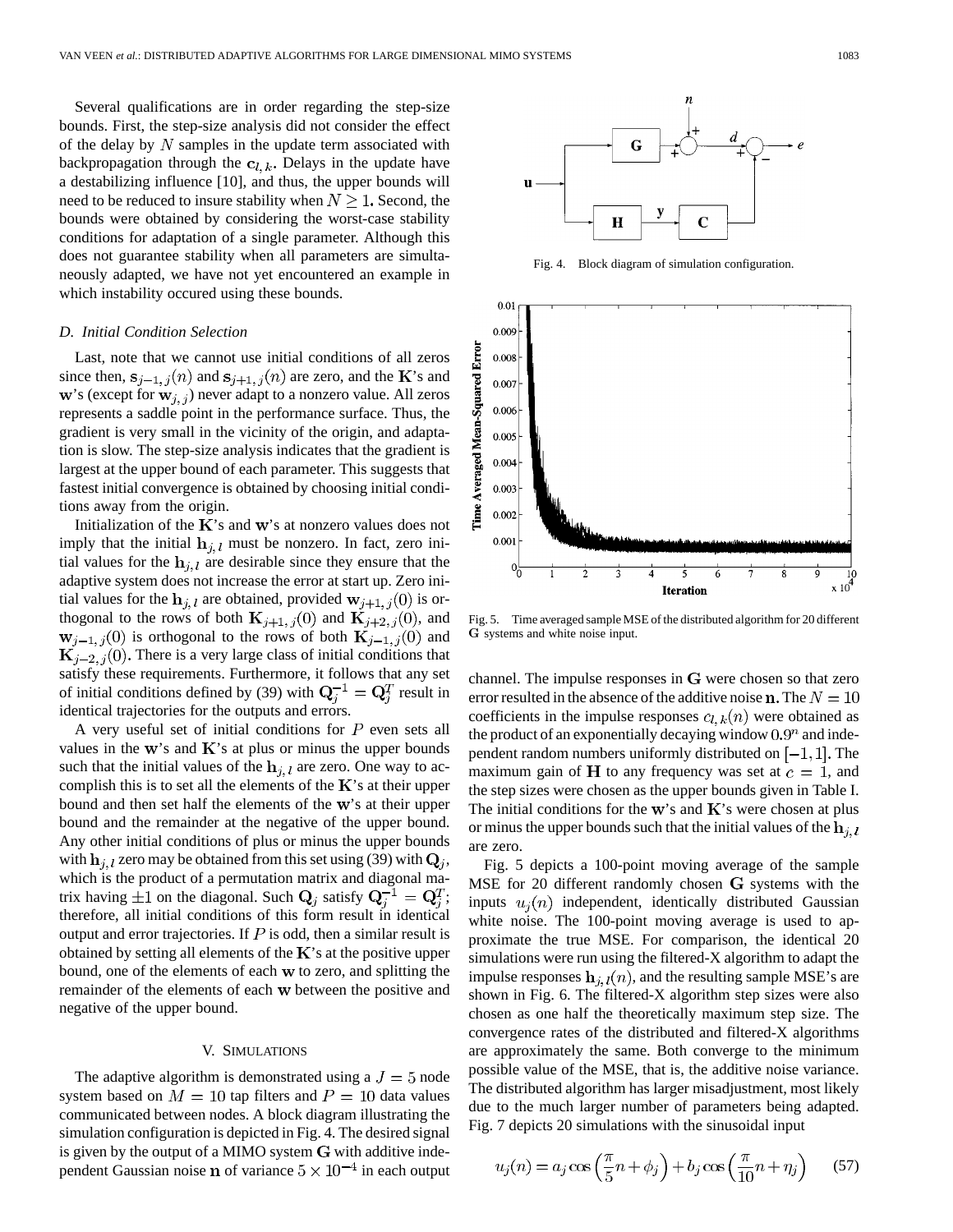

Fig. 6. Time averaged sample MSE of the filtered-X algorithm for 20 different G systems and white noise input.



Fig. 7. Time averaged sample MSE of the distributed algorithm for 20 different G systems and input consisting of two sinusoids.

where the amplitudes  $a_j$  and  $b_j$  are uniformly distributed random variables on the interval [0, 1], and the phases  $\phi_i$  and  $\eta_i$  are uniformly distributed on  $[-\pi, \pi]$ . The convergence with tonal inputs is slightly slower, and the misadjustment is somewhat less than with white noise inputs, which is most likely due to the much larger eigenvalue spread in the tonal input covariance matrix.

Last, we illustrate the effect of FIR filters in the  $C$  system. Fig. 8 depicts the MSE for 20 simulations with unit variance white noise inputs and  $N = 1$  taps in the C system. That is, in this case  $C$  is a matrix with entries uniformly distributed on  $[-1, 1]$ . Note that the distributed algorithm converges about ten times as fast as the comparable  $N = 10$  case depicted in Fig. 5.

# VI. SUMMARY

An adaptive algorithm for MIMO systems is introduced that distributes the filtering and adaptive algorithm computation over a set of locally connected computational nodes. In general, each node has an input, output, receives data from adjacent nodes,



Fig. 8. Time averaged sample MSE of the distributed algorithm for 20 different G systems with white noise input and the impulse responses  $c_{i,j}$  consisting of scalars.

and transmits data to adjacent nodes. The transmitted data consists of a linear combination of the input to the node and the data received from the adjacent nodes. This configuration implements a fully coupled MIMO system using only local communication between nodes. This approach increases the flexibility of the overall system since nodes (inputs and outputs) can be added or removed without reprogramming the other nodes.

An LMS-based adaptive algorithm for updating the parameters in each node is derived using principles of backpropagation. The performance surface is explored to identify upper bounds on each parameter, develop bounds on the LMS algorithm step-size parameters, and identify appropriate initial conditions. Several simulations illustrate the performance of the algorithm and demonstrate that its convergence characteristics are similar to those of the conventional filtered-X algorithm for MIMO systems.

# **APPENDIX** DERIVATION OF (15)

Similar to a derivation in [9], the partial derivative of the error signals—at an arbitrary index  $q$ —with respect to output  $y_i(n)$ is required for the derivation of (15). Using the error signal definition of (9), this partial derivative becomes

$$
\frac{\partial e_k(q)}{\partial y_i(n)} = \frac{\partial}{\partial y_i(n)} \left\{ d_k(q) - \sum_{l=1}^L \sum_{r=0}^{N-1} c_{l,k}(r) y_l(q-r) \right\}
$$

$$
= - \sum_{l=1}^L \sum_{r=0}^{N-1} c_{l,k}(r) \frac{\partial y_l(q-r)}{\partial y_i(n)}
$$

$$
= - \sum_{r=0}^{N-1} c_{i,k}(r) \frac{\partial y_i(q-r)}{\partial y_i(n)}
$$
(58)

where  $\partial y_l(q-r)/\partial y_i(n) = 0$  if  $l \neq i$ . Similarly, the right-hand term of (58)  $\partial y_i(q-r)/\partial y_i(n)$  equals zero unless  $q-r=n$ , in which case, it equals one. Let  $r = q - n$  in (58) to conclude that

$$
\frac{\partial e_k(q)}{\partial y_i(n)} = \begin{cases}\n-c_{i,k}(q-n), & 0 \le q-n \le N-1 \\
0, & \text{otherwise.}\n\end{cases}
$$
\n(59)